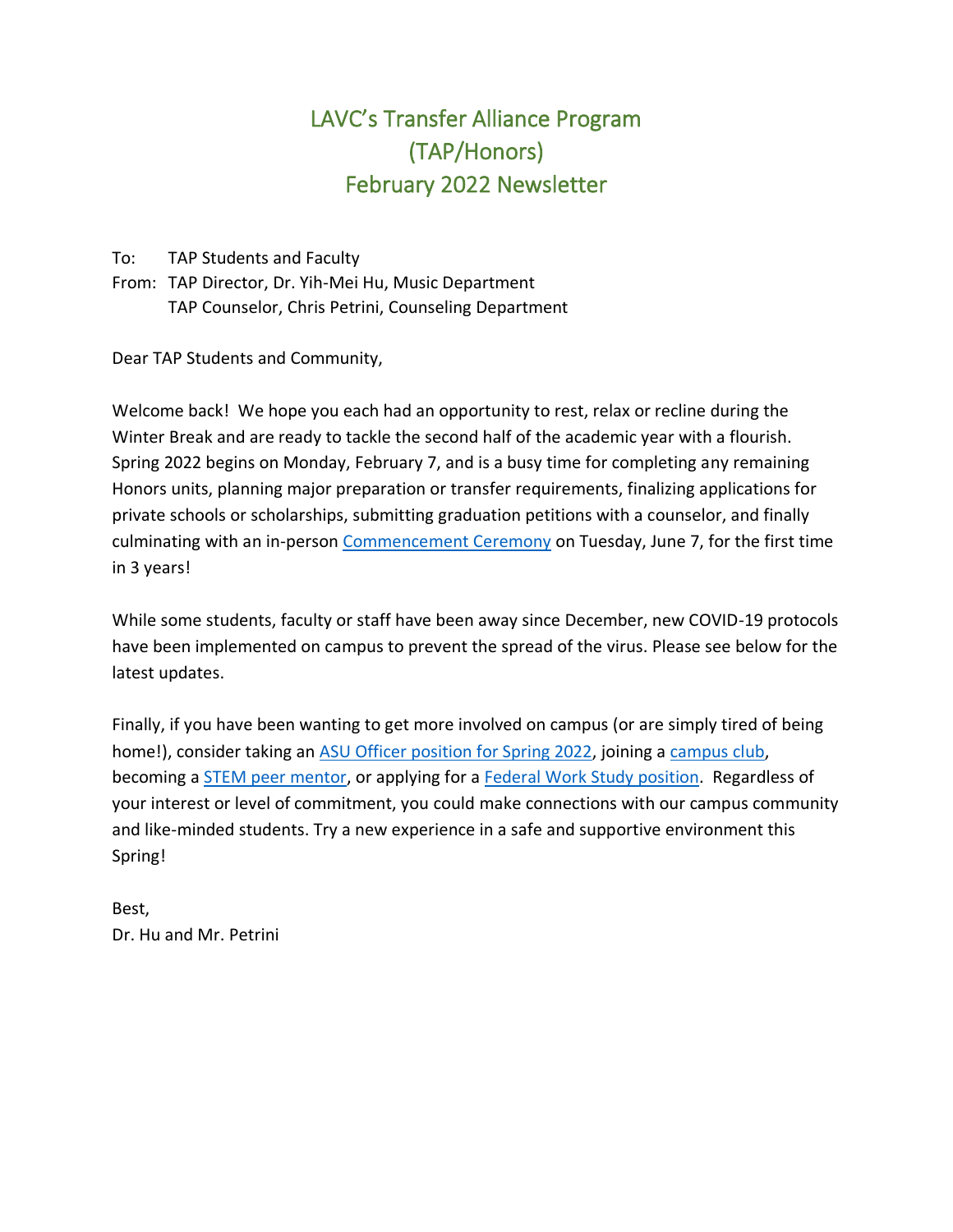#### I. COVID-19 REQUIREMENTS FOR ENTERING CAMPUS

All students and employees who access college facilities will need to show proof of vaccination or a weekly negative COVID-19 test result with an approved exemption. Masking is required indoors, regardless of vaccination status.

#### *Please follow this two-step check-in process every day you enter campus/district facilities:*

- o **Before entry,** complete your Cleared4 self-check questionnaire each day you come to campus. [\(Check your campus email](http://mycollege.laccd.edu/) for your private Cleared4 account link.)
- o **Once on campus,** scan your QR code at a campus scanning station. Learn [how to show](https://lavc.edu/Coronavirus/Vaccination-Testing.aspx#Campus-Check-In)  [your QR code at a campus scanning station.](https://lavc.edu/Coronavirus/Vaccination-Testing.aspx#Campus-Check-In)

NOTE: Scanning stations are currently installed in ACA, AHS, ART, FRC, CDC, LARC, SSC, and SSA buildings (*[view campus map](https://www.lavc.edu/about/Campus-Map.aspx)) and additional locations will be deployed soon.*

As of November 2021, LACCD's student information system placed a hold for those students wishing to take in-person or hybrid classes for **Spring 2022** until proof of COVID-19 vaccination has been uploaded to the Cleared4 platform or a vaccination exemption for medical/religious reasons has been approved.

If you still see a "**COVID19 Enrollment Restriction**" message on your "To-Do's List & Holds" tile of your student portal, clicking on this item will provide steps on how to remove the hold.

If you are having issues with your Cleared4 account, please contact Cleared4 Help Desk at [covidcolleges@biocept.com](mailto:covidcolleges@biocept.com)

Please allow 48 hours after proof of vaccination or vaccination exemption has been submitted before trying to enroll in in-person or hybrid classes.

Should you be unable to resolve this matter, please visit our **Welcome Center** on campus next to Admissions and Records in SSC Building, or via their [Virtual Lobby.](https://lavc.edu/Welcome-Center/Welcome-Center.aspx)

Please visit LAVC's [Coronavirus COVID-19 Updates](https://lavc.edu/Coronavirus/Coronavirus.aspx) page with all of the latest requirements and information.

NOTE: **Students wishing to remain taking online classes only** may postpone the vaccination requirement until the semester they plan to enroll in in-person or hybrid classes.

#### II. FALL 2022 TRANSFERS – LAST CHANCE FOR TAP CERTIFICATION

If you applied to UC for Fall 2022 transfer, your TAP Certification must be **completed by the end of February 2022** with Mr. Petrini by appointment only. You must have completed at least 9 Honors units by the end of Fall 2021 and maintained a minimum 3.25+ UC GPA in your coursework. You will have until the end of Spring 2022 to complete any remaining TAP requirements, including outstanding Honors units and Library Science 101, plus completion of required major preparation and sufficient general education to be considered an "upper division junior transfer."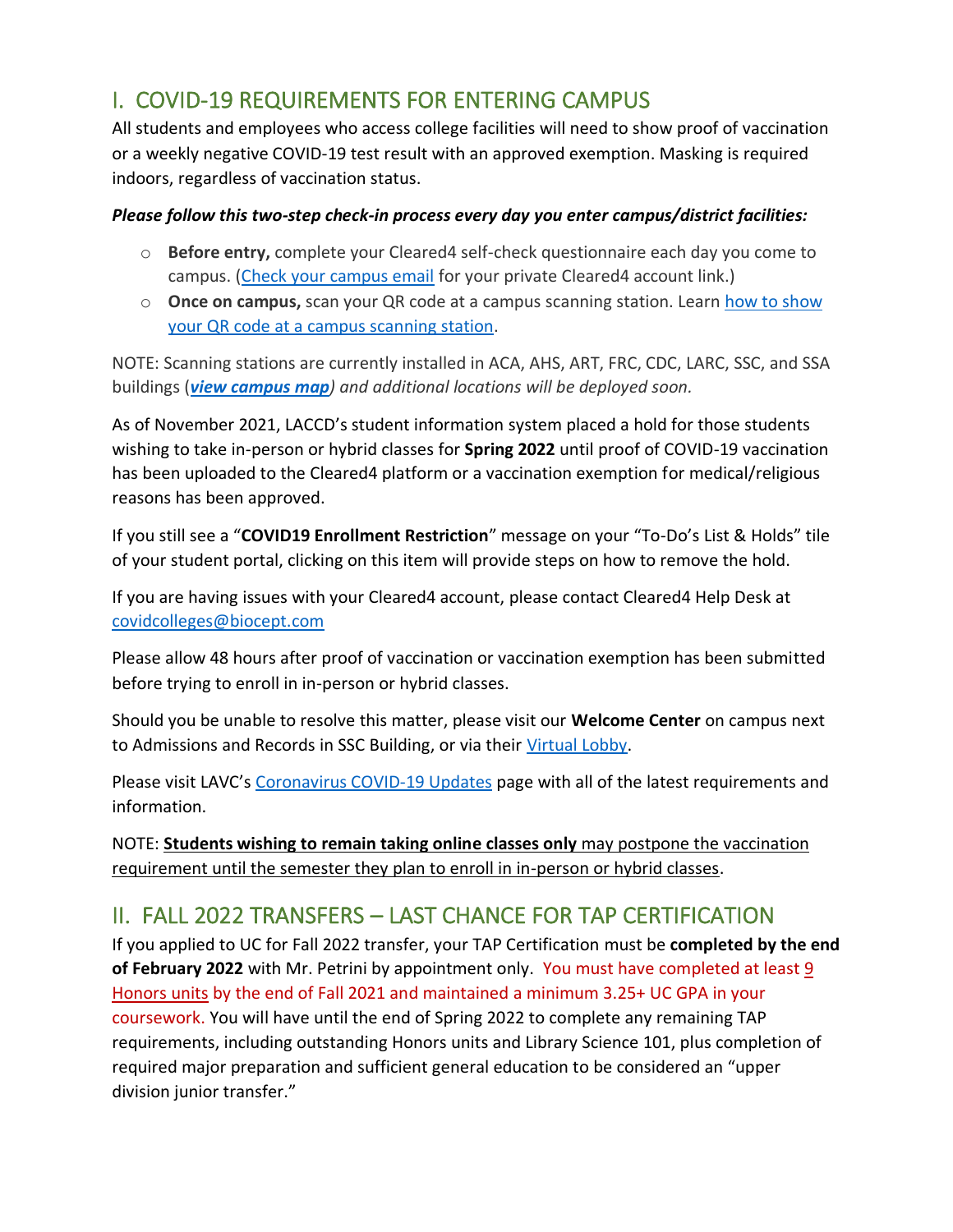Please email Mr. Petrini to request a **TAP Certification** appointment, and he will send you a **TAP Certification Worksheet** for you to complete. In addition, you will be completing a UCLA TAP **Application Agreement** form, indicating you authorize release of your information to LAVC, Dr. Hu and Mr. Petrini for reporting purposes. You will also acknowledge that all TAP requirements will be complete by the end of Spring 2022.

#### III. TRANSFER ACADEMIC UPDATE (TAU)

The priority deadline to update your UC or CSU application was **January 31, 2022** with grades through Fall 2021 and planned coursework though Summer 2022. You should have received an email from UC or CSU in early January to complete it. Students must submit a TAU even if they did not have any in-progress or planned courses and their academic history was complete in their original application. If you failed to meet this priority deadline, or if there are changes to your academic record, you are encouraged to contact the campuses to which you applied, immediately. Should you need support with this, please visit [LAVC's Career & Transfer Center](https://www.lavc.edu/transfer/index.aspx), which is offering virtual and in-person services.

#### IV. TAP/HONORS COURSE OFFERINGS – SPRING 2022

To find Honors courses, look in the [Searchable Schedule](https://mycollege-guest.laccd.edu/psc/classsearchguest/EMPLOYEE/HRMS/c/COMMUNITY_ACCESS.CLASS_SEARCH.GBL?Campus=LAVC&strm=2224) and under "Class Search Type" select Honors courses. Alternatively, you can also look at the table in the December 2021 newsletter.

#### V. HONORS PROGRAM OFFICE HOURS – SPRING 2022

If you have any questions, please drop into our office! Zoom links are available on the [TAP](https://lavc.edu/tap/index.aspx)  [homepage.](https://lavc.edu/tap/index.aspx) Dr. Hu: Thursdays, 10:30am **–** 12:00pm (Starting February 17th) via Zoom. Mr. Petrini: Mondays, 11:30am **–** 1:30PM (via Zoom) and Wednesdays, 1:30 **–** 3:30pm in ACA 1414 or via Zoom.

#### VI. HONORS CONTRACTS – POLICIES & SPRING 2022 DEADLINES

In addition to the All-Honors and Mixed-Sections courses offered each Fall and Spring semester, TAP students may also earn Honors credit for any course listed under Current TAP Approved [Courses](https://www.lavc.edu/tap/tap-curriculum.aspx) through an Honors Contract in order to satisfy their 15- or 18-Honors unit requirement. TAP/Honors Contracts are not permitted for courses offered as dedicated "All-Honors" sections during that same term, and contracts should be used to bridge any gaps throughout the program, so please plan your courses carefully.

The deadline for contracts in full-term classes (02/07/22--06/06/22) for **Spring 2022** is **Friday, March 11**. Contracts for **8 Week A** classes (02/07/22--03/30/22) are due **Friday, February 11**, and contracts for **8 Week B** classes (04/11/22--06/06/22) are due **Friday, April 15**. No exceptions will be made. Finally, keep in mind the contract limits: Students required to take 18 Honors units for TAP are limited to a total of **three contracts**; students required to take 15 Honors units for TAP are limited to a total of **two contracts**.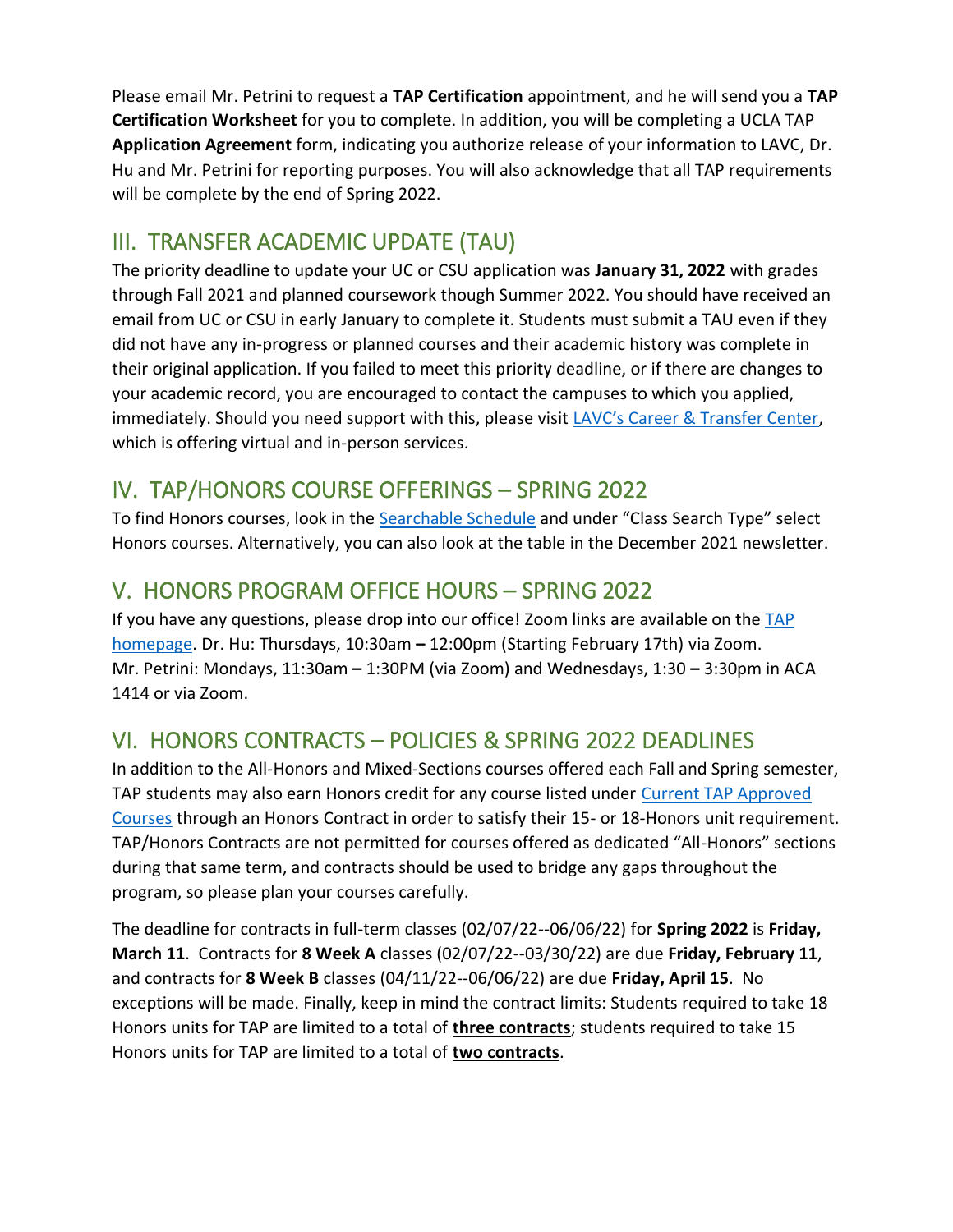Please fully read through the [contract form](https://lavc.edu/tap/document-library/TAP-Contract-Fillable-2-22.pdf) for details. Should you still have questions about the process, please review an expanded description in the [September 2021 Newsletter.](https://www.lavc.edu/tap/document-library/TAP-Newsletter-9-21.pdf) Should your instructor be unfamiliar with the process, please have them contact Dr. Hu.

#### VII. IT'S FINANCIAL AID & SCHOLARSHIP MONTH – APPLY NOW!

Please submit your FAFSA/CADAA application by the priority deadline of **March 2, 2022** for the 2022-2023 school year. For those TAP students who will be at their transfer institutions for Fall 2022, here are some things to remember:

- o Students should list all prospective campuses on their application
- o Once the application has been submitted and processed, students will receive a Student Aid Report (SAR) and it will include the Estimated Family Contribution (EFT). SAR reports will be sent to the campuses listed on the application. Then, each campus uses this information to determine the amount of aid students are eligible to receive. Many students wait for this information before making their final admission decision and submitting their SIR (Statement of Intent to Register) by **June 1** deadline.
- o LAVC will send GPA verifications as long as students have completed 16 or more transferable units.

Apply for Scholarships by clicking on "Scholarship Tile" in Student Portal, and then on "Login Here" next to the Student Log In. LAVC Foundation Scholarships are available **January 31— March 14, 2022**. Please visit LAVC's Financial Aid PC Lab (located on the 1<sup>st</sup> floor of SSC) for application support, or visit our [Financial Aid Office online](https://www.lavc.edu/financialaid/index.aspx) for all financial aid inquiries.

A flyer for the Ebell Scholarship has been attached to page 5 of this newsletter.

#### VIII. UCLA's CENTER FOR COMMUNITY COLLEGE PARTNERSHIPS (CCCP)

Are you considering attending a UC in Fall 2023 or beyond? Do you want to learn from other transfer students who have gone through the process and want to share their experience through the [CCCP Scholars Program](https://www.aap.ucla.edu/units/cccp/#scholars-program-application) in 2022-2023?

Then attend one of the virtual weekly drop-ins with Patrosinio on Thursdays from 9—11:00AM or Luka and Isa on Fridays from 12—3:00PM via Zoom. **Meeting ID: 965 7519 7929** 

For more information, visit LAVC's [Career & Transfer Center calendar](https://www.lavc.edu/transfer/index.aspx) for the Spring schedule.

The CCCP develops and strengthens academic partnerships between UCLA and California community colleges. Through a multi-faceted approach with efforts at the student, faculty and administrative levels, CCCP works to increase the academic preparation and competitiveness for community college transfer students, particularly those who are first generation, lowincome or historically underrepresented.

Please visit the [UCLA CCCP Welcome](https://www.aap.ucla.edu/units/cccp/#welcome) page for more information, and be on the lookout for Summer 2022 Programs applications available in April 2022.